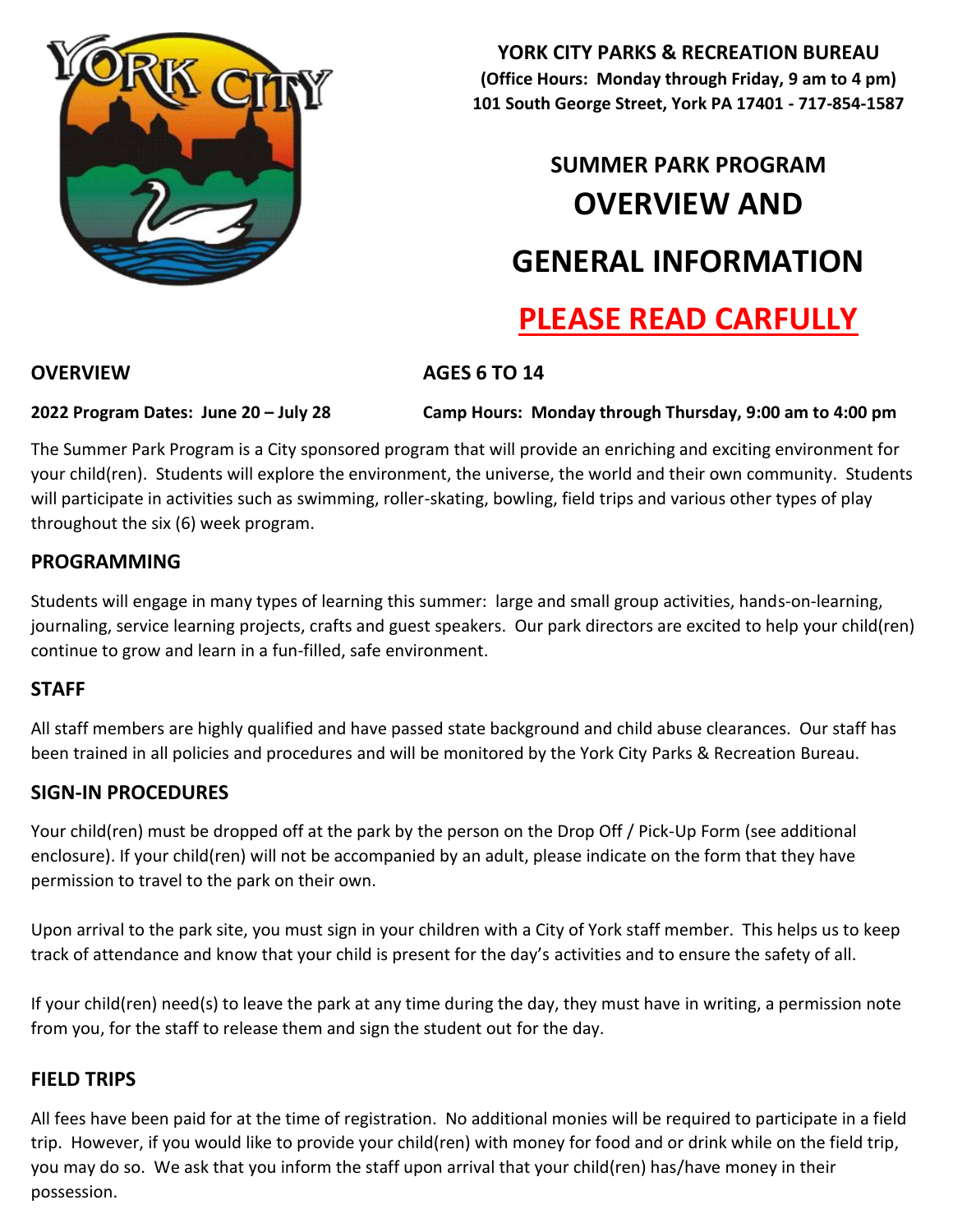### **MEALS PROVIDED**

Lunch will be provided by the Summer Meal Program. **Children must be present by 10 am each day to receive lunch.**

#### **PERSONAL ITEMS**

We will do our best to help your child(ren) to be responsible for their belongings. However, the Summer Parks Program cannot be responsible for any item that your child(ren) bring(s). The City of York, York City Parks & Recreation Bureau will not be held liable for any lost, stolen or damaged clothing, jewelry or other personal items(s). Item(s) will not be replaced.

#### **ELECTRONICS**

**Electronic games, cell phones, iPods, iPads, laptops, tablets, etc. are not permitted at the park during the hours of the program.** The City of York, York City Parks & Recreation Bureau, will not be held liable for any lost, stolen or damaged electronics. Electronics will not be replaced. If these items are found in your child(ren)'s possession, they will be confiscated and returned to the parent.

## **CLOTHING AND FOOTWEAR POLICY**

It is strongly recommended that children be dressed in washable, inexpensive, comfortable play clothing and footwear. Sneakers or other closed-toed shoes are the safest and most practical**. Flip-flops, sandals and other open-toed, exposed heel shoes are not permitted. Clothing should cover the child's stomach.** Hats, sunglasses and visors are encouraged for outdoor activities.

## **ITEMS TO BRING DAILY**

- Water Bottle
- Sunblock
- Bathing suit and towel (SWIM DAYS ONLY)
- Energy and willingness to try new things!
- All items will be kept in the tote provided by the program. Items must be labeled with the child's first and last name.

## **WHAT TO LEAVE AT HOME**

**All weapons (guns, knives, razor blades, etc.) of any kind (toy or real) or any other harmful objects.**

#### **BEHAVIOR POLICY**

Our behavior is based on the Golden Rule: "Treat others as you would want them to treat you." Our staff will practice redirection, which means stepping in before an unwanted behavior occurs. When behavior is unacceptable, staff will explain clearly to the student what is expected and will help the student come up with a plan to change the behavior.

If negative behavior continues after staff have attempted to work with the student and redirect the behavior multiple times, staff will issue "one (1) strike" and notify the parents/guardians of the specific incident. The notifications are written notices that will go home with the student to inform parents/guardians of the behavior. If a behavior is extreme (such as physical aggression towards another child or staff, leaving the park site without permission, etc.), staff may be forced to take more drastic measures to ensure the safety of the other program participants and the child may be sent home. In the case of unacceptable behaviors ("three (3) strikes" over the course of the summer program), parents/guardians and child will be required to meet with the staff to work together on a plan of action to improve behaviors. Children may be excused from the Summer Park Program due to excessive behaviors. In the event this should occur, a refund will not be issued.